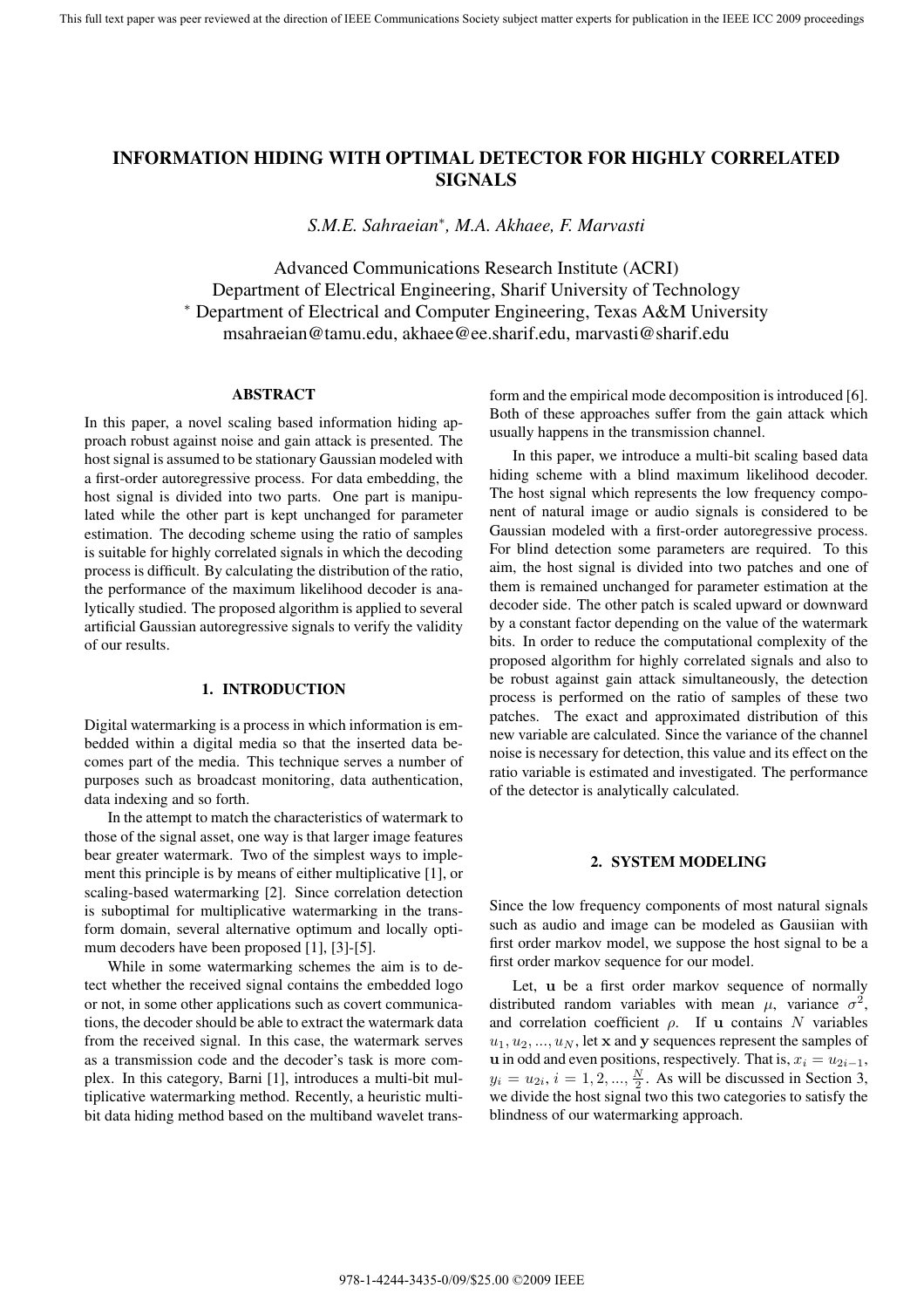

Fig. 1. Hinkley's [7] analytical suggested pdf and our suggested Gaussian approximation versus empirical for an sample case of  $\mu = 1$ ,  $\sigma = .2$ , and  $\rho = .7$ .

Now, consider the new sequence **z**, defined as:

$$
z_i = \frac{x_i}{y_i} = \frac{u_{2i-1}}{u_{2i}}, \qquad i = 1, ..., \frac{N}{2}.
$$
 (1)

This variable is the ratio of two correlated normal variables  $x = \mathcal{N}(\mu_x, \sigma_x^2)$  and  $y = \mathcal{N}(\mu_y, \sigma_y^2)$ . The distribution of z<br>when  $\mu_y = \mu_y = 0$  is Cauchy [7]. However [7] suggested when  $\mu_x = \mu_y = 0$  is Cauchy [7]. However, [7] suggested that the density function of  $z$  for the case of non-zero mean in the denominator is not Cauchian and it suggested a closed form solution for the distribution function in this case which is a bit complicated.

However, using some calculations, it can be shown that for the case of non zero  $\mu_x$  and  $\mu_y$ , and  $\sigma_y \ll \mu_y$ ,  $\sigma_x \ll \mu_y$  $\mu_x$ , the distribution of  $z = \frac{x}{y}$  can be well approximated by<br>a Gaussian distribution. If we supposed that  $\sigma_z \approx \sigma_z \approx \sigma_z$ a Gaussian distribution. If we supposed that  $\sigma_x \simeq \sigma_y \simeq \sigma_z$ and  $\mu_x \simeq \mu_y \simeq \mu$ , which is a suitable assumption as **x** and **y** are the subsamples of the same sequence **u** and we consider the signal to be stationery, the parameters  $\mu_z$  and  $\sigma_z^2$  of the approximated Gaussian distribution can be derived as follows:

$$
\mu_z = 1 - \rho \frac{\sigma^2}{\mu^2} = 1 - \rho A \tag{2}
$$

$$
\sigma_z^2 = (2 - 2\rho)A + (1 + \rho^2)A^2 \tag{3}
$$

where  $A = \frac{\sigma^2}{\mu^2}$ . It can be shown that the small variance-to-<br>mean assumption we made occur easily in the approximation mean assumption we made occur easily in the approximation bands of the wavelet decomposition of images.

The correlation coefficient between successive  $z_i$  samples, that is correlation at lag 1, normalized by  $\sigma_z^2$  can be estimated as:

$$
\rho_z(1) = \frac{2\rho^4 A^2 - (\rho^3 - 2\rho^2 + \rho)A}{(1 + \rho^2)A^2 + (2 - 2\rho)A}
$$
(4)

Notice that for all A one has,  $\lim_{\rho \to 1} \rho_z(1) = 1$  and that for  $A \ll 1$  one has  $\rho_z(1) \simeq \frac{1}{2}\rho(\rho - 1)$ .

Fig. 1 compares the empirical histogram of  $z$  for a sample case of  $\mu = 1$ ,  $\sigma = .2$ , and  $\rho = .7$ . We can see that Hinkley's suggested distribution and our Gaussian suggestion match perfectly. Thus, we have a remarkable accuracy in our suggested distribution function.

In the same way we can compute the higher order correlation coefficients  $\rho_z(k) = \frac{2\rho^{4k}A - \rho^{2k-1}(\rho-1)^2}{(1+\rho^2)A + (2-2\rho)}$ . Again using the fact that  $A \ll 1$ , the correlation coefficients can be approximated as  $a \approx a^{(2k-2)}a$ proximated as  $\rho_{z_k} \simeq \rho^{(2k-2)} \rho_{z_1}$ .

Now, the density function  $f(z)$  of the observation vector  $z = \{z(1)z(2) \dots \}$  is given as:

$$
f(\mathbf{z}) = \frac{1}{\sqrt{(2\pi)^{\frac{N}{2}}} |\mathbf{C}|^{\frac{1}{2}}} e^{-\frac{1}{2}[(\mathbf{z}-\boldsymbol{\mu}_z)^T \mathbf{C}^{-1} (\mathbf{z}-\boldsymbol{\mu}_z)]}
$$
 (5)

where  $C = \{c_{ij}\}\$ is the covariance matrix and  $c_{ij}$  =  $E(z_i z_j) - \mu_z^2 = \rho_z(|i - j|)\sigma_z^2$ .<br>As mentioned before for

As mentioned before, for  $A \ll 1$  we can say  $\rho_z(1) \simeq \frac{1}{2} \rho(\rho - 1)$ . This formula reveals that the z sequence will have  $\frac{1}{2}\rho(\rho-1)$ . This formula reveals that the **z** sequence will have low correlation not only obviously for the low-correlated parent sequence u (i.e.,  $\rho \ll 1$ ), but also for highly correlated **u**<br>sequences (*o* is near unity). We will exploit this characterissequences ( $\rho$  is near unity). We will exploit this characteristics for watermark detection.

Considering this fact that  $\rho_{z_k} \simeq \rho^{(2k-2)} \rho_{z_1}$ , we can suppose **z** to be a first order markov sequence and approximate its distribution as:

$$
f(\mathbf{z}) \simeq f(z_1) f(z_2 | z_1) \dots f(z_{\frac{N}{2}} | z_{\frac{N}{2} - 1}) \tag{6}
$$

Thus, using the conditional distribution of jointly Gaussian signals and the fact that  $\rho_z \ll 1$ , the distribution of **z** after some simplifications can be written as: some simplifications can be written as:

$$
f(\mathbf{z}) \simeq \frac{e^{-\frac{1}{2\sigma_z^2} \sum_{1}^{\frac{N}{2}} \bar{z}_i^2}}{\sqrt{\left(2\pi\sigma_z^2\right)^{\frac{N}{2}}}} [1 + \frac{\rho_z}{\sigma_z^2} \sum_{i=2}^{\frac{N}{2}} (\bar{z}_i \bar{z}_{i-1})] \tag{7}
$$

where  $\bar{z}_i = z_i - \mu_z$ .

#### **3. PROPOSED BLIND WATERMARKING METHOD**

#### **3.1. Watermark embedding**

Here, the watermark is embedded by scaling the amplitude of the host signal depending on the message bit. We suppose that the host signal follows the model for the **u** sequence discussed in the previous section. Then, we extract subsample sequences **x** and **y** in odd and even positions of **u**, respectively. That is,  $x_i = u_{2i-1}$ ,  $y_i = u_{2i}$ ,  $i = 1, 2, ..., \frac{N}{2}$ . Now, we embed the data only in the **x** sequence based on the following scaling strategy:

$$
x'_{i} = \begin{cases} x_{i} \cdot \alpha & \text{For embedding 1} \\ x_{i} \cdot \frac{1}{\alpha} & \text{For embedding 0} \end{cases}
$$
 (8)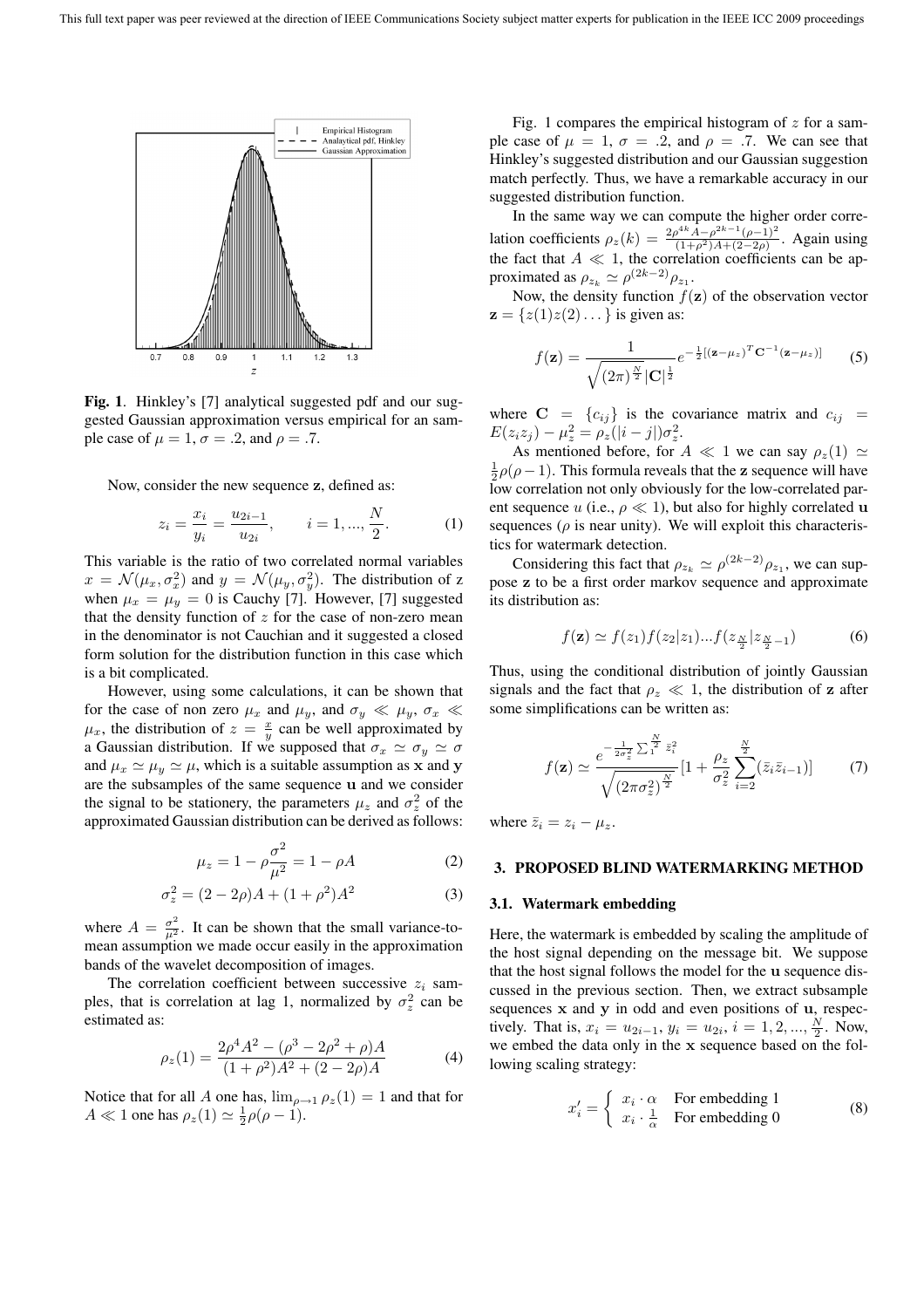where  $\alpha$  is called the strength factor and is larger than 1. Repositioning the  $x'$  in the odd positions of  $u$  we obtain the watermarked signal **u** .

As we see, we use **x** which contains half samples of the host signal for data hiding and leave the other half **y** as a reference. Using this unchanged half, way we could better estimate the original signal parameters at decoder side.

## **3.2. Watermark decoding**

At the receiver, we receive the sequence  $\mathbf{u}'' = \mathbf{u}' + \mathbf{n}'$  which is the **u**' sequence contaminated by zero mean Additive White Gaussian Noise(AWGN)  $n' \sim \mathcal{N}(0, \sigma_n^2)$ . Let, sequences **x**<sup>*n*</sup> and **y**<sup>*n*</sup> represent the samples of **u**<sup>*n*</sup> in odd and even posiand **y**" represent the samples of **u**" in odd and even positions, respectively. That is,  $x_i'' = u_{2i-1}''$  and  $y_i'' = u_{2i}''$ .<br>Since the watermarked sequence and noise are independent Since the watermarked sequence and noise are independent, the distribution of **y''** is given as  $\mathcal{N}(\mu, \sigma^2 + \sigma_n^2)$ . Moreover, the distribution of **x''** for '1' or '0' embedding can be written as  $x''_{i|1} \sim \mathcal{N}(\alpha \mu, \sigma^2_{x''_{i|1}})$  and  $x''_{i|0} \sim \mathcal{N}(\frac{1}{\alpha} \mu, \sigma^2_{x''_{i|0}})$ , where  $\sigma_{x_{11}'}^2 = \alpha^2 \sigma^2 + \sigma_n^2$  and  $\sigma_{x_{10}'}^2 = \alpha^{-2} \sigma^2 + \sigma_n^2$ .

If we define  $\mathbf{z}''$  as  $z''_i = \frac{x''_i}{y''_i} = \frac{x'_i + n'_{x_i}}{y_i + n'_{y_i}}$ , where  $n'_{x_i}$  and  $n'_{y_i}$ denote the odd- and even indexed noise terms, we can use the model introduced in Section 2 to construct our ML decoder.

Considering small noise term we can estimate  $z_i''$  as:

$$
z_i'' = \frac{x_i' + n_{x_i}'}{y_i + n_{y_i}'} \simeq \frac{x_i'}{y_i} [(1 + \frac{n_{x_i}'}{x_i'})(1 - \frac{n_{y_i}'}{y_i})]
$$
  
 
$$
\simeq \frac{x_i'}{y_i} + (\frac{n_{x_i}'}{y_i} - \frac{x_i'}{y_i} \frac{n_{y_i}'}{y_i} - \frac{n_{x_i}'}{y_i} \frac{n_{y_i}'}{y_i})
$$
(9)

The first term in this equation is simply the watermarked signal term  $z'_i$ , which resolves  $z'_i = \alpha \frac{\dot{x}_i}{y_i} = \alpha z_i$  for '1' embedding and  $z'_i = \frac{1}{\alpha} \frac{x_i}{y_i} = \frac{1}{\alpha} z_i$  for '0' embedding. The rest of the terms are approximation residues and we will call them as such to differentiate them from noise. Using (2) and (3), we can see that the signal term has the normal distribution of  $\mathcal{N}(\alpha \mu_z, \alpha^2 \sigma_z^2)$  for '1' embedding or  $\mathcal{N}(\frac{1}{\alpha} \mu_z, \frac{1}{\alpha^2} \sigma_z^2)$  for '0'<br>embedding. The residue  $\zeta$  consists of three terms: embedding. The residue  $\zeta$  consists of three terms:

$$
\zeta = \underbrace{\frac{n'_{x_i}}{y_i} - \frac{x'_i}{y_i} \frac{n'_{y_i}}{y_i} - \frac{n'_{x_i}}{y_i} \frac{n'_{y_i}}{y_i}}_{\nu_2} \tag{10}
$$

If we investigate these three terms, by some calculations it can be shown that  $\mu_{\nu_1} = \mu_{\nu_2} = \mu_{\nu_3} = 0$ . Besides,  $\sigma_{\nu_1}^2 = \sigma^2$  $\frac{\sigma_n^2}{\mu^2}(1+A), \sigma_{\nu_2|1}^2 = [1+(2-4\rho)A+(1+2\rho^2)A^2](1+A)\frac{\sigma_n^2}{\mu^2}\alpha^2,$  $\sigma_{\nu_2|0}^2 = [1 + (2 - 4\rho)A + (1 + 2\rho^2)A^2](1 + A)\frac{\sigma_n^2}{\mu^2\alpha^2}$ , and  $\sigma_{\nu_3}^2 = \left[\frac{\sigma_n^2}{\mu^2}(1+A)\right]^2$ .<br>Because of the ine

Because of the independency of noise and signal, all these three terms are independent of each other. Therefore, variance of  $\zeta$  is  $\sigma_{\zeta}^2 = \sigma_{\nu_1}^2 + \sigma_{\nu_2}^2 + \sigma_{\nu_3}^2$ . Besides, we have  $E(\zeta) = 0$ . Thus, we can interpret the received signal  $z''$  as the sum of a signal term  $z'$  and a normal distributed noise term  $zeta \sim$  $\mathcal{N}(0, \sigma_{zeta}^2)$ . We use this model to define our ML decision hased decoder based decoder.

Implementing the density function defined in (5), the ML decision based decoder is defined as:

$$
|\mathbf{C}_{|\mathbf{1}}|^{\frac{-1}{2}} e^{-\frac{1}{2} [(\mathbf{z}'' - \mu_{\mathbf{z}_{|\mathbf{1}}''})^T \mathbf{C}_{|\mathbf{1}}^{-1} (\mathbf{z}'' - \mu_{\mathbf{z}_{|\mathbf{1}}''})]} \geq \begin{cases} |\mathbf{C}_{|\mathbf{0}}|^{\frac{-1}{2}} e^{-\frac{1}{2} [(\mathbf{z}'' - \mu_{\mathbf{z}_{|\mathbf{0}}''})^T \mathbf{C}_{|\mathbf{0}}^{-1} (\mathbf{z}'' - \mu_{\mathbf{z}_{|\mathbf{0}}''})]} & (\mathbf{11}) \end{cases}
$$

where  $C_{11} = \alpha^2 C + \sigma_\zeta^2 I$ ,  $C_{10} = \frac{1}{\alpha^2} C + \sigma_\zeta^2 I$ , and C is given in<br>Section 2. After some simplification and with considering the Section 2. After some simplification and with considering the fact that  $\mathbf{C}_{|\mathbf{1}}$  and  $\mathbf{C}_{|\mathbf{0}}$  are symmetric matrixes, we can rewrite (11) as:

$$
\mathbf{z}^{\prime\prime T} (\mathbf{C}_{|\mathbf{0}}^{-1} - \mathbf{C}_{|\mathbf{1}}^{-1}) \mathbf{z}^{\prime\prime} - 2\mathbf{z}^{\prime\prime T} (\mathbf{C}_{|\mathbf{0}}^{-1} \mu_{\mathbf{z}_{|\mathbf{0}}^{\prime\prime}} - \mathbf{C}_{|\mathbf{1}}^{-1} \mu_{\mathbf{z}_{|\mathbf{1}}^{\prime\prime}}) \gtrsim_{0}^{1} T_{1}
$$
 (12)

where  $T_1 = \log \frac{|C_{11}|}{|C_{10}|} + \mu_{\mathbf{z}_{11}^{"}}{}^T \mathbf{C}_{|1}^{-1} \mu_{\mathbf{z}_{11}^{"}} - \mu_{\mathbf{z}_{10}^{"}}{}^T \mathbf{C}_{|0}^{-1} \mu_{\mathbf{z}_{10}^{"}}.$ Besides,  $\mu_{\mathbf{z}''_1}$  and  $\mu_{\mathbf{z}''_1}$  are  $\frac{N}{2} \times 1$  size vectors with all their members equal to  $\alpha \mu_z$  and  $\frac{\mu_z}{\alpha}$ , respectively.

We can estimate  $\mu$ ,  $\sigma$ , and  $\rho$  parameters which are needed to decode the watermark data from the even part of the received signal **q** as follows:

$$
\hat{\mu} = \mu_{y''}, \hat{\sigma} = \sqrt{\max(\sigma_{y''}^2 - \sigma_n^2, 0)}, \hat{\rho} = \sqrt{\rho_{y''} \frac{\hat{\sigma}^2 + \sigma_n^2}{\hat{\sigma}^2}} \tag{13}
$$

Therefore, we see that the decoder parameters can be estimated from the received signal and thus our watermarking approach is a blind watermarking scheme.

Further simplifications are in order for the ML decoder in (12) that avoid inversion of the two covariance matrices. Consider simpler realization of the two conditional densities in (7). For  $\rho_z \ll 1$ , we were able to simplify the densities of  $\sigma''$  as: **z**" as:

$$
f(\mathbf{z}^{"}) \simeq \frac{e^{-\frac{1}{2\sigma_{z}^{2}N}\sum_{1}^{\frac{N}{2}}\bar{z}_{i}^{"2}}}{\sqrt{\left(2\pi\sigma_{z}^{2}\right)^{\frac{N}{2}}}}\left[1+\frac{\rho_{z}''}{\sigma_{z}^{2}}\sum_{i=2}^{\frac{N}{2}}(\bar{z}_{i}''\bar{z}_{i-1}'')\right] \tag{14}
$$

Where  $\bar{z}_i^{\prime\prime} = z_i^{\prime\prime} - \mu_z^{\prime}$ . Thus, after some simplification we can write the MI decision strategy as: write the ML decision strategy as:

$$
\begin{split}\n&\left\{-\frac{N}{2}\log\frac{\sigma_{z''|1}^{2}}{\sigma_{z''|0}^{2}}+(\sigma_{z''|0}^{-2}-\sigma_{z''|1}^{-2})\sum_{i=1}^{\frac{N}{2}}z_{i''}^{\prime 2}\right.\\
&\left.-2\mu_{z}\left(\frac{\alpha^{-1}}{\sigma_{z''|0}^{2}}-\frac{\alpha}{\sigma_{z''|1}^{2}}\right)\sum_{i=1}^{\frac{N}{2}}z_{i}^{\prime\prime}+\frac{N}{2}\mu_{z}^{2}\left(\frac{\alpha^{-2}}{\sigma_{z''|0}^{2}}-\frac{\alpha^{2}}{\sigma_{z''|1}^{2}}\right)\right\} \\
&\gtrsim&\frac{1}{6}\,2\sum_{i=2}^{\frac{N}{2}}\log\left[\frac{1+\sigma_{z''|0}^{-4}\alpha^{-2}\rho_{z}\sigma_{z}^{2}(z_{i}^{\prime\prime}-\frac{\mu_{z}}{\alpha})(z_{i-1}^{\prime\prime}-\frac{\mu_{z}}{\alpha})}{(1+\sigma_{z''|1}^{-4}\alpha^{2}\rho_{z}\sigma_{z}^{2}(z_{i}^{\prime\prime}-\alpha\mu_{z})(z_{i-1}^{\prime\prime}-\alpha\mu_{z})}\right]\n\end{split} \tag{15}
$$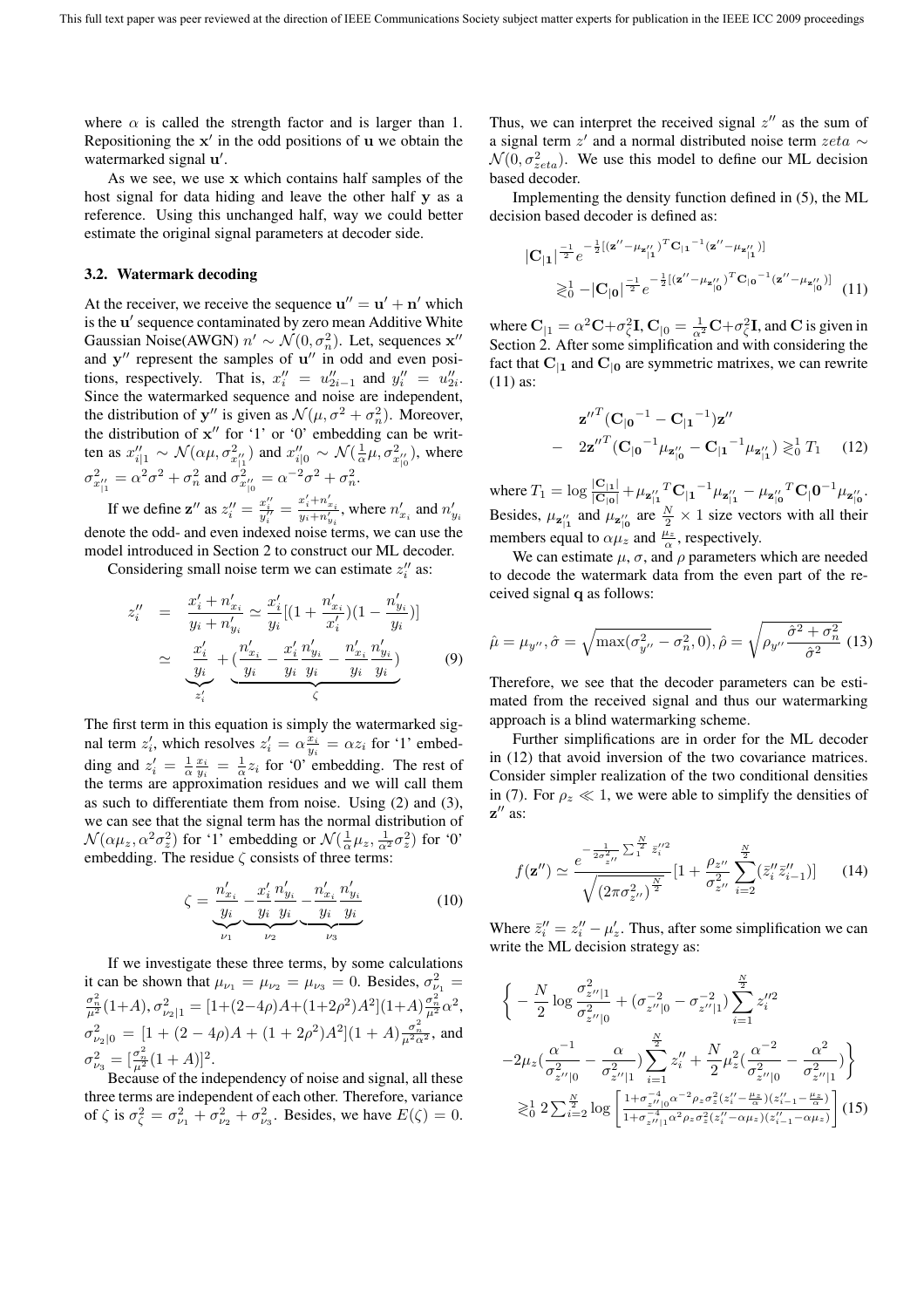Where  $\bar{z}_i'' = z_i'' - \mu'_z$ ,  $\rho_{z''} = \rho_z \frac{\sigma_{z'}^2}{\sigma_{z'}^2 + \sigma_{\zeta}^2}$ ,  $\sigma_{z''|1}^2 = \alpha^2 \sigma_z^2 + \sigma_{\zeta}^2$ and  $\sigma_{z''/0}^2 = \alpha^{-2} \sigma_z^2 + \sigma_{\zeta}^2$ . Again we see that  $\mu_z$ ,  $\sigma_z$ , and  $\rho_z$ <br>are needed for data decoding which in turn depend upon  $\mu_z$ are needed for data decoding which in turn depend upon  $\mu$ ,  $\sigma$ , and  $\rho$  which can be calculated using the estimated host signal parameters as in (13).

In summary, the ML detector is based on the ratio of the interleaved samples of the received signal. We will call this detector as Optimum Ratio Decoding (ORD). If we implement it using (12), then we will call it Gaussian ORD (G-ORD) since the only assumption in (12) is the Gaussian modeling of the host signal as in (5). On the other hand, if we implement it using (15) we will denote it as Markov ORD (M-ORD), since in addition to the Gaussian assumption we use the first order Markov assumption in the ratio signal z.

# **4. PERFORMANCE ANALYSIS**

In this section we are to find the error probability of the proposed watermarking method in the presence of AWGN attack.

As given in Section 3.2, in the decoder we have the decision rule given in (12).

If we define  $\mathbf{H} = \mathbf{C}_{|0}^{-1} - \mathbf{C}_{|1}^{-1}$ ,  $\mathbf{k} = \mathbf{C}_{|0}^{-1} \mu_{\mathbf{z}_{|0}^{"}} - \mathbf{C}_{|1}^{-1} \mu_{\mathbf{z}_{|0}^{"}}$  $\mathbf{C_{|1}}^{-1}\mu_{\mathbf{z}''_{|1}}$  $\frac{1}{2}$ , and **s** = **H**<sup>-1</sup>**k**, after some simplification we can rewrite (12) as:

$$
(\mathbf{z}'' - \mathbf{s})^T \mathbf{H} (\mathbf{z}'' - \mathbf{s}) \gtrless_0^1 T_1' \tag{16}
$$

where  $T'_1 = T_1 + s^T$ **Hs**. Considering the fact that **C** is a symmetric matrixes, we can write its eigendeconnosition a symmetric matrixes, we can write its eigendecomposition as  $C = U \text{diag}(\lambda_i) U^T$ , where U is the matrix of eigenvectors an is an orthogonal matrix, i.e.,  $UU^T = I$ . Thus, using the definition of  $\mathbf{C}_{|1}$  and  $\mathbf{C}_{|0}$ , we can write their eigendecomposition respectively as  $\mathbf{C}_{11} = \mathbf{U} \text{diag}(\lambda_{i|1} + \sigma_{\zeta}^2) \mathbf{U}^T$ and  $\mathbf{C}_{|\mathbf{0}} = \mathbf{U} \text{diag}(\lambda_{i|0} + \sigma_{\zeta}^2) \mathbf{U}^T$ , where  $\lambda_{i|1} = \alpha^2 \lambda_i$  and  $\lambda_{i|0} = \frac{1}{\alpha^2} \lambda_i$ . Therefore, **H** can be shown as

$$
\mathbf{H} = \mathbf{U} \text{diag}\left(\frac{\lambda_{i|1} - \lambda_{i|0}}{(\lambda_{i|0} + \sigma_{\zeta}^2)(\lambda_{i|1} + \sigma_{\zeta}^2)}\right) \mathbf{U}^T
$$
 (17)

Substituting (17) in (16), we have:

$$
(\mathbf{z}'' - \mathbf{s})^T \mathbf{U} \text{diag}\left(\frac{\lambda_{i|1} - \lambda_{i|0}}{(\lambda_{i|0} + \sigma_{\zeta}^2)(\lambda_{i|1} + \sigma_{\zeta}^2)}\right) \mathbf{U}^T (\mathbf{z}'' - \mathbf{s}) \gtrless_0^1 T'_1
$$

If we define **d** = diag( $g_i$ )**U**<sup>T</sup>( $\mathbf{z}'' - \mathbf{s}$ ), where  $g_i = \sqrt{\frac{\lambda_{i|1} - \lambda_{i|0}}{\lambda_{i|1} - \lambda_{i|0}}}$  we can express the detector in terms  $\frac{\lambda_{i|1}-\lambda_{i|0}}{(\lambda_{i|0}+\sigma_{n_z}^2)(\lambda_{i|1}+\sigma_{n_z}^2)}$ , we can express the detector in terms of its sufficient statistics, D:

$$
D = \sum_{i=1}^{\frac{N}{2}} d_i^2 \gtrless_0^1 T'_1
$$
 (18)

The characteristic function of  $d_i^2$  which is the square of a Gaussian variable is given as  $\frac{1}{\sqrt{(1-i)}}$  $\frac{1}{(1-jw\sigma_{d_i}^2)} \exp\{-\frac{jw\mu_{d_i}^2}{1-jw\sigma_{d_i}^2}\}.$ 

Moreover, since  $d_i^2$ 's are independent, the characteristic function of  $D$  can be expressed in the product form:

$$
\Psi_D(jw) = \prod_{i=1}^{\frac{N}{2}} \frac{1}{\sqrt{(1 - jw\sigma_{d_i}^2)}} \exp\{-\frac{jw\mu_{d_i}^2}{1 - jw\sigma_{d_i}^2}\} \quad (19)
$$

In this expression,  $\mu_{d_i}$  represents the mean of  $d_i$ , which for '1' or '0' embedding becomes  $\mu_{d_i|1} = g_i(\mathbf{U}^T(\mu_{\mathbf{z}''_{|1})})$  $\binom{n}{1} - s)$ <sub>i</sub> and  $\mu_{d_i|0} = g_i(\mathbf{U}^T(\mu_{\mathbf{z}''_i|0)})$  $\binom{n}{0}$  – **s**)  $\binom{n}{i}$ , respectively.

Besides,  $\sigma_{d_i}^2$ , the variance of  $d_i$ , can be computed from the covariance matrix of **d** which can be shown to be diag( $\lambda_i''$ ).<br>Thus, we have  $\sigma_{d_i|1}^2 = g_i^2(\lambda_{i|1} + \sigma_n^2)$ ,  $\sigma_{d_i|0}^2 = g_i^2(\lambda_{i|0} + \sigma_n^2)$ .<br>Now to find the error probability we must find the distri-

Now to find the error probability, we must find the distribution of  $D$ . Using the CLT, for a suitable large  $N$ , we can suppose  $D$  to have a Gaussian distribution. Using the characteristic function of  $D_i$  (19), the mean and variance of this distribution are calculated as:

$$
\mu_D = \sum_{i=1}^{\frac{N}{2}} (\sigma_{d_i}^2 + \mu_{d_i}^2), \qquad \sigma_D^2 = \sum_{i=1}^{\frac{N}{2}} (2\sigma_{d_i}^4 + 4\sigma_{d_i}^2 \mu_{d_i}^2)
$$

The error occurs when we send '1' and decode '0'. Therefore, the error probability is given as:

$$
P_e = \frac{1}{2} P(D_{|1} < T_1') + \frac{1}{2} P(D_{|0} > T_1')
$$
\n
$$
= \frac{1}{2} [1 + Q(\frac{T_1' - \mu_{D|0}}{\sigma_{D|0}}) - Q(\frac{T_1' - \mu_{D|1}}{\sigma_{D|1}})] \tag{20}
$$

where  $Q(x)$  is the error function.

Thus, we obtained a closed form solution for the error probability of our decoder.

#### **5. PERFORMANCE EVALUATION**

In this section, we investigate the performance of our watermarking method under AWGN attack with different noise powers. The experiments are given for different Documentto-Watermark Ratios (DWR). We fix DWR for each experiments and test our method for different Watermark-to-Noise Ratios (WNR). The experiments are conducted for two test cases of first order markov sequence of normally distributed random variables. For the first test case, we have  $\mu = 1$ ,  $\sigma = 0.2$ ,  $\rho = 0.9$ , and for the other one we have  $\mu = 1$ ,  $\sigma = 0.1$ ,  $\rho = 0.7$ . We test our detector with different DWRs of 25 fB, 16 dB and 14 dB. The results of the introduced detector for WNRs in the range of  $[-6, 10]$  are given in Fig. 2. We can see our decoder is highly robust even against high noisy conditions with low WNR values. Besides, we see that for lower values of  $A = \frac{\sigma^2}{\mu^2}$ , the performance is better, which<br>was expected as the approximations derived in the model is was expected as the approximations derived in the model is better hold for lower A values.

Finally, we compare our method with AQIM method [8] in the same DWR of 19 dB and bit rate of  $1/32$ . The results